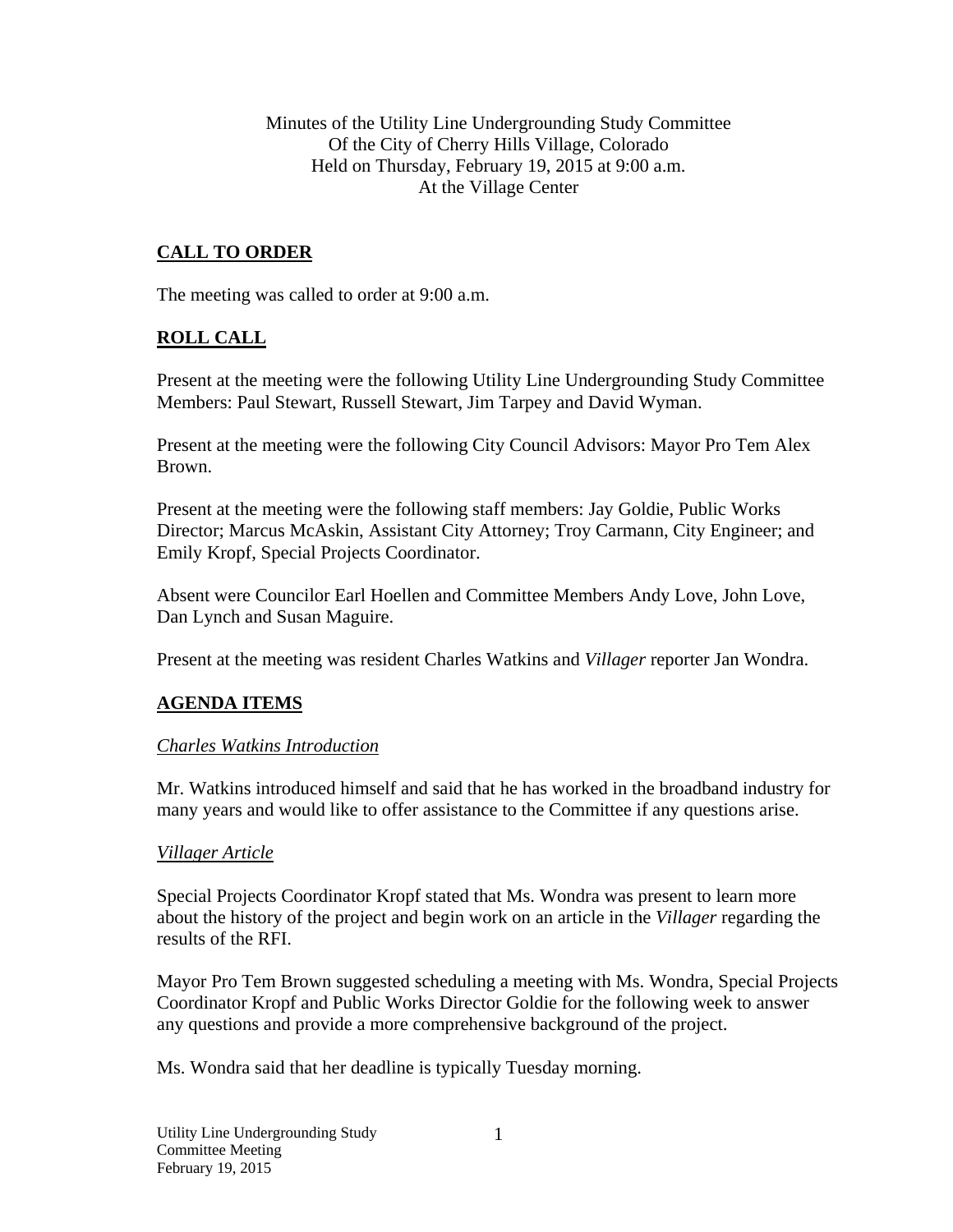### *Undergrounding Policy*

Public Works Director Goldie presented a draft policy for undergrounding on private property, which would allow the City to use public funds on private property.

Committee Member Wyman asked what facilities the policy refers to.

Public Works Director Goldie replied that the policy could be for private service lines or secondary poles.

Mayor Pro Tem Brown suggested adding a reference to the City's Master Plan. He asked if there should be a spatial limit for the use of funds.

Public Works Director Goldie recommended leaving it on a case-by-case basis for City Council to decide.

Mr. Watkins stated that input from homeowners should be included.

Assistant City Attorney McAskin suggested changing the cost to underground to the cost or partial cost to underground in case the City would like to negotiate, which may result in a higher level of participation from homeowners.

Committee Member Russell Stewart suggested incorporating the existing cost-sharing policy into the new document.

### *Bond Issue Discussion*

Mayor Pro Tem Brown stated that there was a meeting with Committee Member Lynch, public finance specialist David Bell and staff to discuss a possible bond issue election question. Committee Member Lynch has agreed to draft a single proposition that focuses on the general subject of utilities.

Mayor Pro Tem Brown continued that the question will ask voters to authorize a tax increase that will expire after a set period of time. The tax will be used to cover the construction and soft costs related to undergrounding and broadband and will comply with all TABOR provisions. The question will not specify how revenue is to be used, which can be addressed in a companion resolution that is approved by Council.

Committee Member Tarpey asked if the question will specify how much revenue is to be spent on each portion of the project.

Mayor Pro Tem Brown responded that the question will include a maximum amount to be collected but is not sure how to address allocation. He added that he will ask Committee Member Lynch.